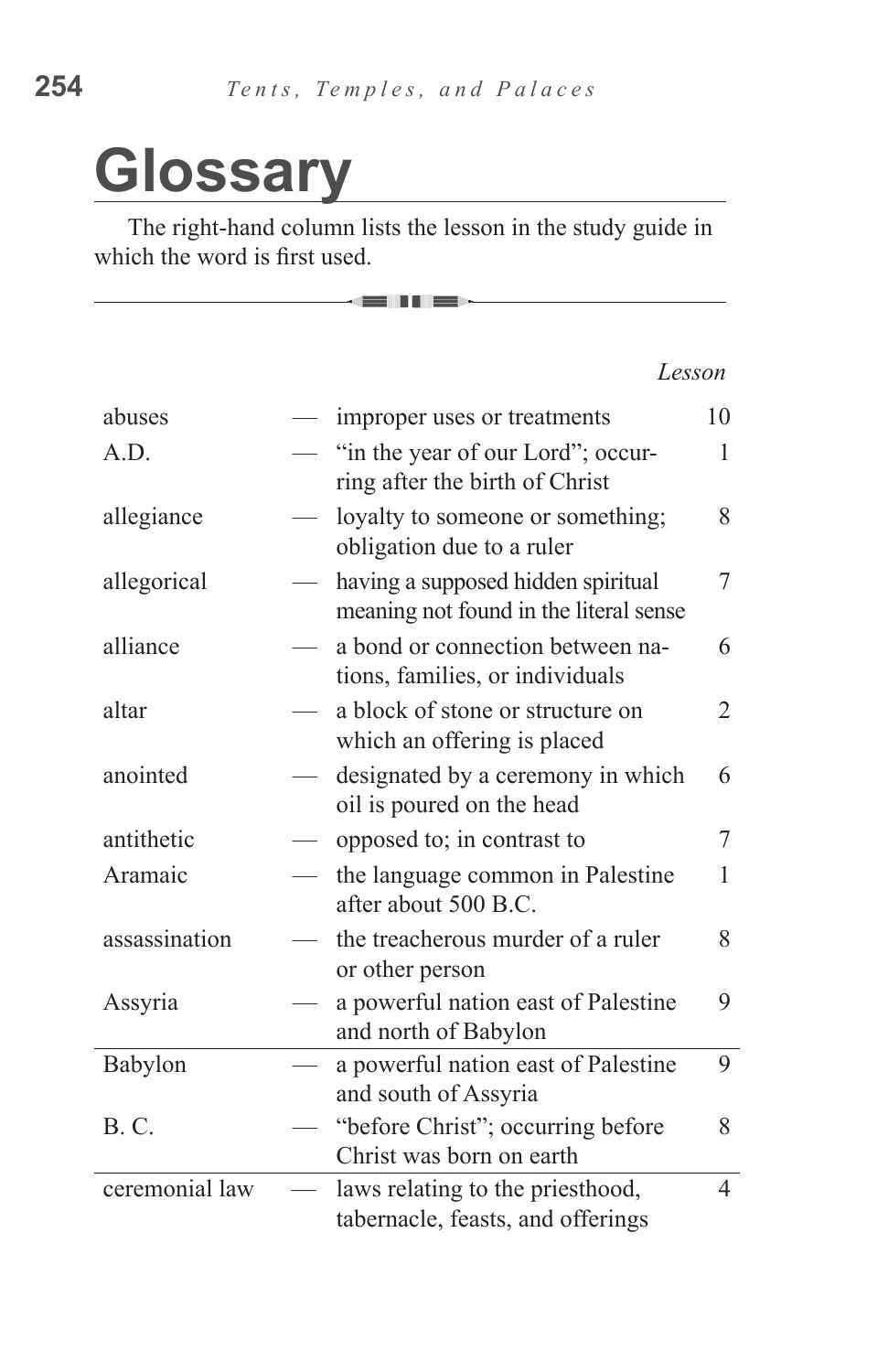| chronological   |                          | arranged in order according to time                                       | 1              |
|-----------------|--------------------------|---------------------------------------------------------------------------|----------------|
| circumcision    |                          | the physical sign of the covenant<br>made on the male organ               | 3              |
| civil law       |                          | laws relating to property, marriage,<br>and other similar aspects of life | 4              |
| civilization    | $\overline{\phantom{0}}$ | the culture of a certain group of<br>people at a particular time or place | 2              |
| consecration    |                          | the act or ceremony of devoting<br>something to God                       | $\overline{4}$ |
| conviction      |                          | the state of being persuaded of an<br>error; strong belief                | 6              |
| covenant        |                          | a formal, solemn, and binding<br>agreement                                | 2              |
| cross-section   |                          | a representation of something as if<br>it had been cut in half            | 5              |
| crucial         |                          | decisive; important or essential as<br>to resolving a crisis              | $\overline{2}$ |
| culture         |                          | the customs, arts, conveniences of<br>a civilization                      | 3              |
| current affairs |                          | events which are occurring at the<br>present time                         | 8              |
| cycle           |                          | a sequence in which certain events<br>reoccur or are repeated             | 5              |
| debauchery      |                          | extreme indulgence in sensuality                                          | 5              |
| Decalogue       |                          | the Ten Commandments given to<br><b>Israel</b>                            | $\overline{4}$ |
| decline         |                          | to diminish; to gradually waste<br>away                                   | 10             |
| decree          |                          | an order usually having the force<br>of a law                             | 10             |
| dethroned       |                          | removed from being king or ruler                                          | 6              |
| dynasty         |                          | a succession of rulers from the<br>same family or line of descent         | 8              |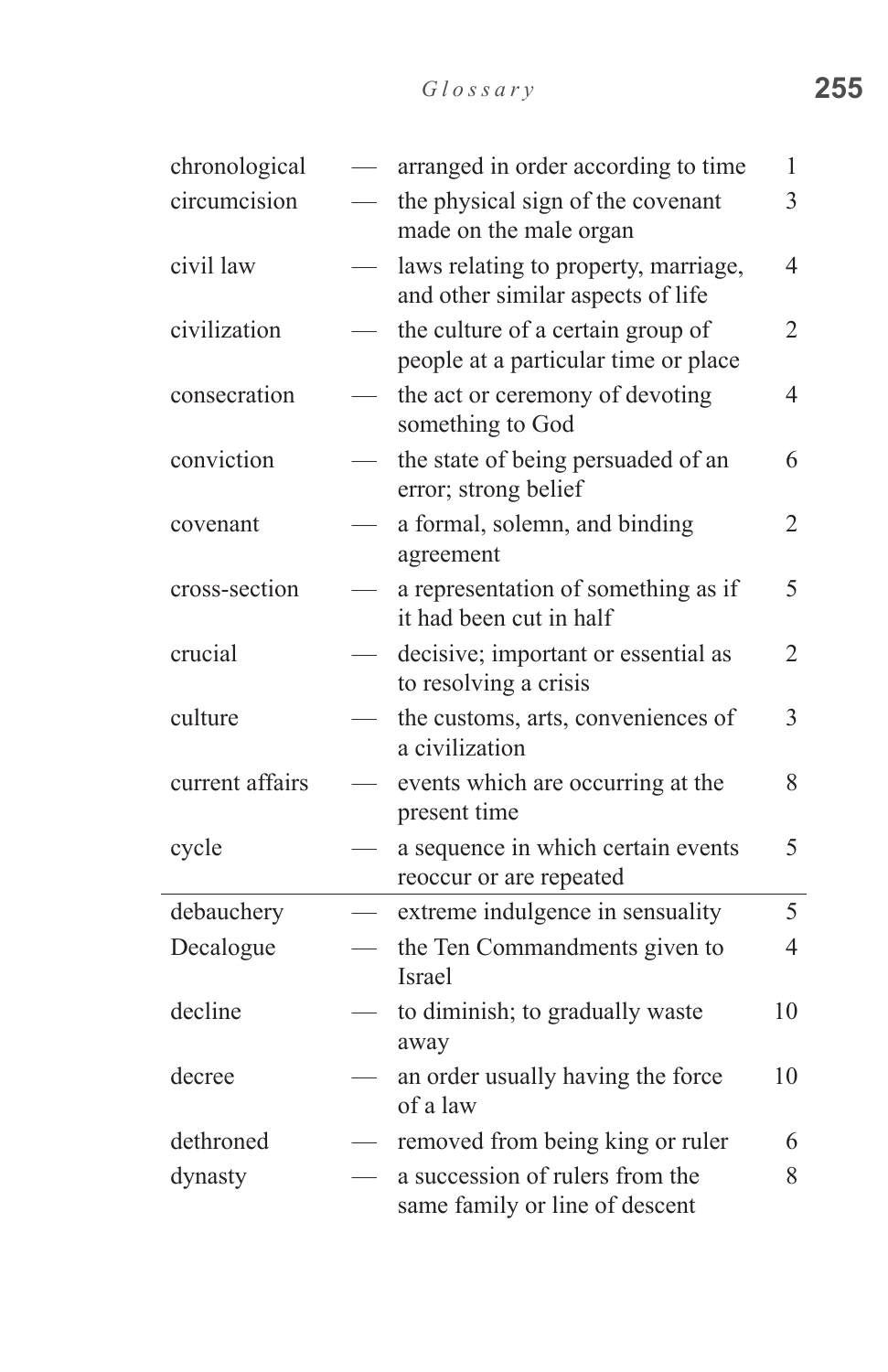| era              |                          | a period of time typified by some<br>prominent feature               | 8              |
|------------------|--------------------------|----------------------------------------------------------------------|----------------|
| exile            |                          | forced removal from one's country                                    | 9              |
| expedition       |                          | a journey taken for a specific purpose                               | 10             |
| feast            |                          | a special ceremony held to mark<br>the memory of a certain event     | $\overline{4}$ |
| fertile crescent |                          | the land in the area of the Tigris<br>and Euphrates rivers           | $\overline{2}$ |
| genealogy        |                          | an account of the ancestors of a<br>certain person, family, or group | 8              |
| geographical     |                          | having to do with the physical land                                  | $\overline{2}$ |
| Greek            | $\overline{\phantom{0}}$ | the language in which the New<br>Testament was written               | 1              |
| Hebrew           |                          | the language in which most of the<br>Old Testament was written       | $\mathbf{1}$   |
| history          |                          | a chronological record of signifi-<br>cant events                    | 1              |
| idols            |                          | objects used to represent false gods                                 | $\overline{3}$ |
| inhabitant       |                          | one who lives in a certain place                                     | 5              |
| inheritance      |                          | property or money passed down<br>within a family                     | 5              |
| inspiration      |                          | the quality or state of having been<br>moved or guided by God        | 1              |
| interpretation   |                          | the explanation or meaning of<br>something                           | 7              |
| intervention     |                          | the act of coming between to<br>modify or change in some way         | 9              |
| intimate         |                          | marked by warm friendship devel-<br>oped through long association    | 7              |
| invaders         |                          | those who enter for conquest or spoil                                | 5              |
| kingdom          |                          | a politically organized community<br>headed by a king                | 6              |
| league           |                          | an association of nations for a com-<br>mon purpose                  | 5              |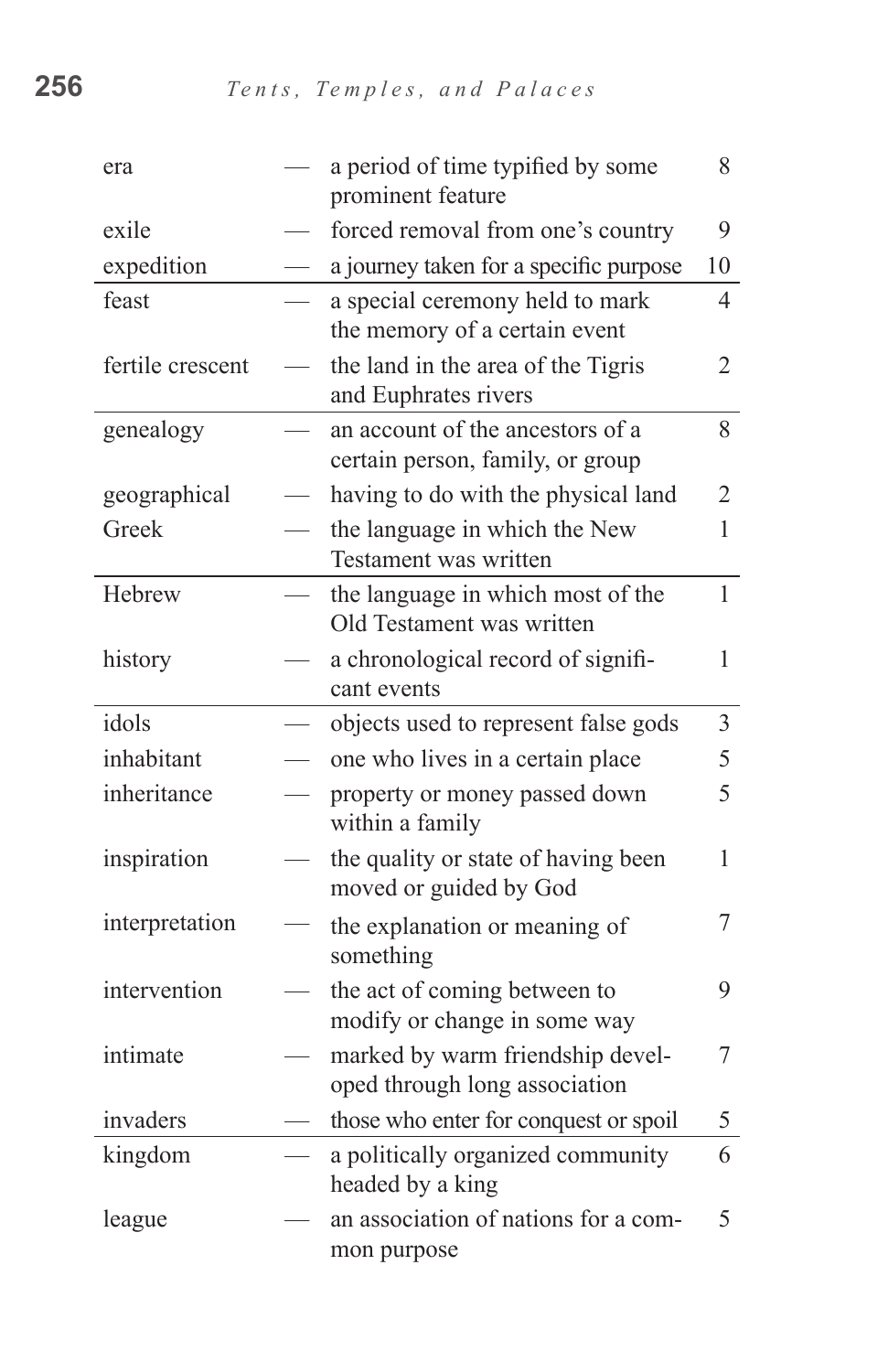| legalism    | literal or excessive conformity to<br>the law; dependence on law for<br>salvation      | 4                        |
|-------------|----------------------------------------------------------------------------------------|--------------------------|
| literature  | writings having excellence in form<br>and expression                                   | 1                        |
| manna       | food miraculously supplied to the<br>Israelites in their wilderness journey            | $\overline{4}$           |
| manuscript  | a handwritten document                                                                 | 1                        |
| Masoretes   | a group of Jewish scholars who<br>were responsible for preserving the<br>Old Testament | 1                        |
| Messiah     | the name given to Jesus as the one<br>chosen by God to do a special work               | 4                        |
| migrate     | to move from one country or place<br>to another                                        | 3                        |
| moral law   | laws having to do with basic prin-<br>ciples of right and wrong                        | $\overline{\mathcal{A}}$ |
| obligation  | a duty or responsibility toward<br>something or someone                                | 6                        |
| offering    | a sacrifice given as part of worship                                                   | $\overline{4}$           |
| origin      | the point at which something begins                                                    | $\overline{2}$           |
| parallel    | extending in the same direction<br>keeping the same distance apart                     | 5                        |
| parallelism | the quality or state of having similar<br>elements in similar positions                | 7                        |
| patriarch   | one of the fathers of the Hebrew<br>people                                             | 3                        |
| peninsula   | a piece of land surrounded on three<br>sides by water                                  | 4                        |
| philosophy  | a system of beliefs and attitudes                                                      | 7                        |
| plague      | a disastrous evil or affliction                                                        | 3                        |
| plateau     | land having a level surface but<br>higher than the surrounding land                    | 5                        |
| poem        | a literary piece or writing in verse                                                   | 7                        |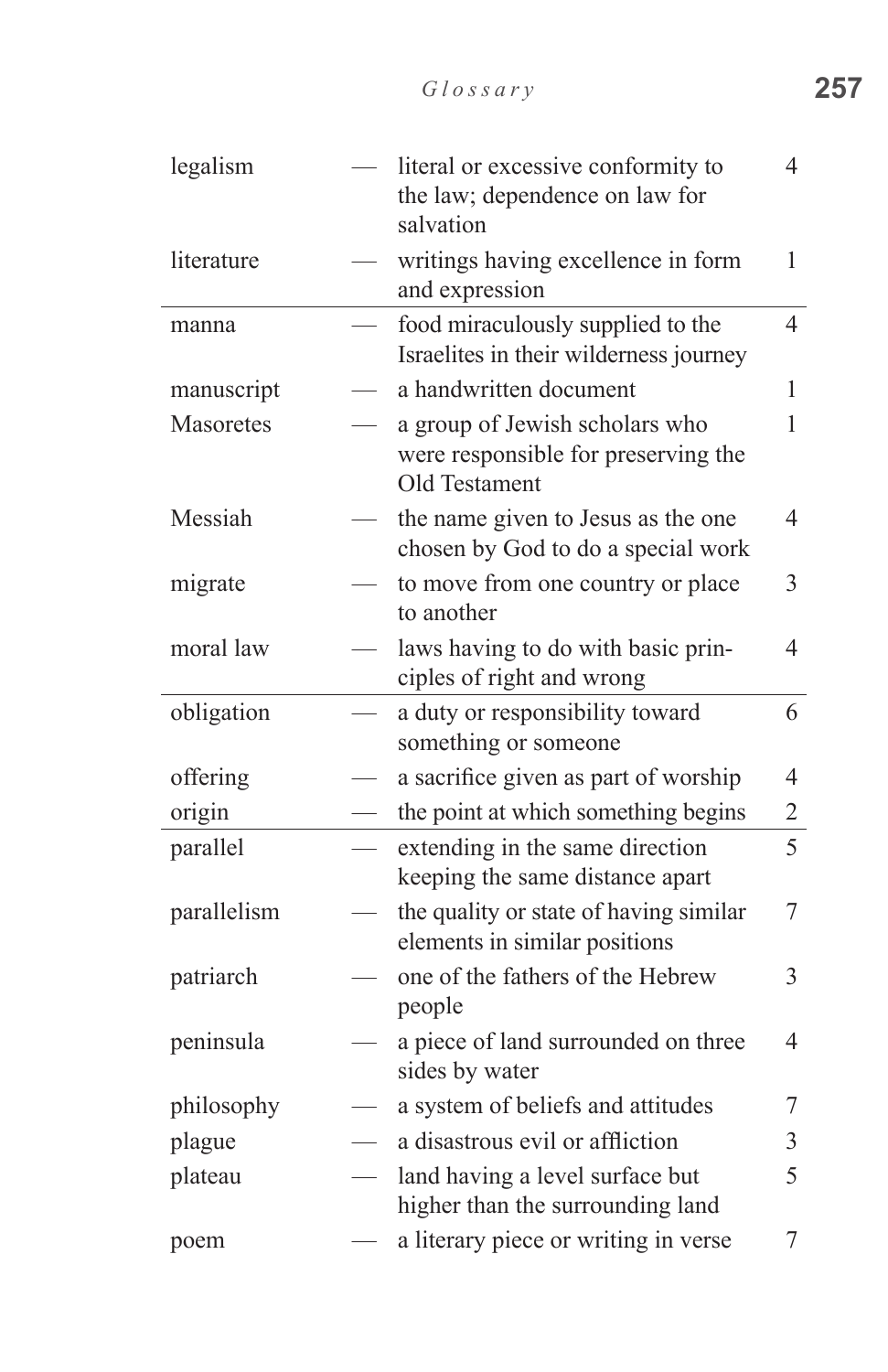| poetry       |                                 | writing in verse                                                            | $\mathbf{1}$   |
|--------------|---------------------------------|-----------------------------------------------------------------------------|----------------|
| political    |                                 | of or relating to government                                                | 8              |
| prediction   |                                 | something declared before it happens                                        | 8              |
| preliminary  |                                 | something that is introductory or<br>preparatory                            | 10             |
| preservation |                                 | the quality of having been kept<br>from injury, destruction, or harm        | 10             |
| priest       |                                 | one who has been given the authority<br>to perform religious ceremonies     | $\overline{4}$ |
| prophecy     |                                 | a message given from God to man                                             | 1              |
| prosperity   |                                 | the state of being successful; eco-<br>nomic well-being                     | 6              |
| providence   |                                 | divine guidance or care                                                     | $\mathfrak{Z}$ |
| redemption   |                                 | the act or process of buying back                                           | $\overline{2}$ |
| reign        | $\overbrace{\qquad \qquad }^{}$ | to possess or exercise power as a<br>king or ruler                          | 6              |
| remnant      |                                 | a small surviving group                                                     | 8              |
| restoration  |                                 | a bringing back to a former posi-<br>tion or condition                      | 10             |
| revelation   |                                 | something made known by God to<br>man                                       | 1              |
| rhyme        |                                 | to sound alike; a poem having cer-<br>tain words of similar sound           | 7              |
| scribe       |                                 | a man who studied the Scriptures and<br>who served as a copyist and teacher | 10             |
| Septuagint   |                                 | the Greek translation of the Old Testa-<br>ment made around 200-300 B.C.    | 1              |
| siege        |                                 | the act of surrounding a city and<br>compelling it to surrender             | 9              |
| successor    |                                 | one that follows another, usually in<br>holding a throne or office          | 5              |
| supremacy    |                                 | the state or quality of being the<br>highest in rank, power, or authority   | 9              |
| survive      |                                 | to remain alive or in existence                                             | 10             |